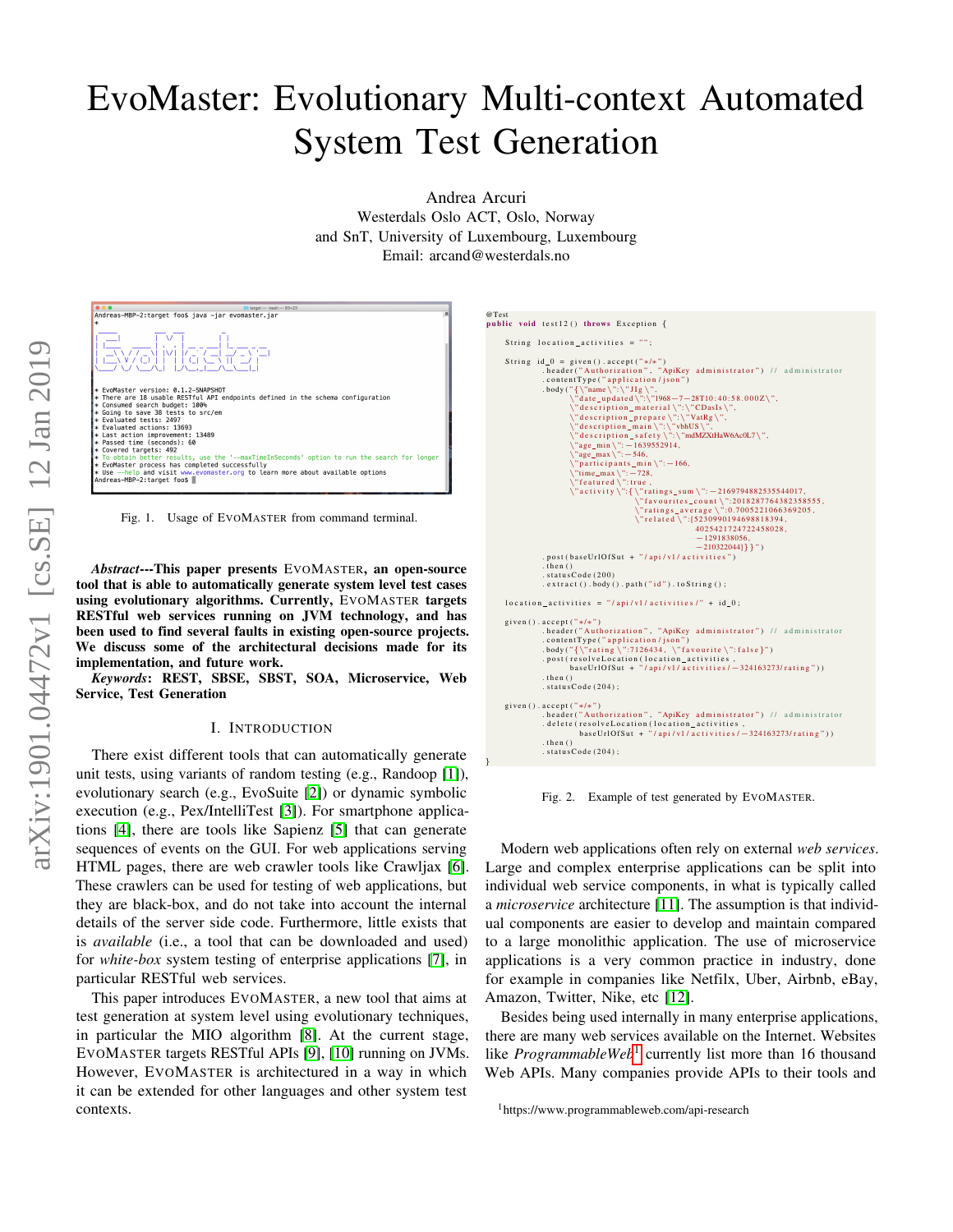

<span id="page-1-7"></span>Fig. 3. High level architecture of EVOMASTER.

services using REST, which is currently the most common type of web service, like for example Google<sup>[2](#page-1-0)</sup>, Amazon<sup>[3](#page-1-1)</sup>, Twitter<sup>[4](#page-1-2)</sup>, Reddit<sup>[5](#page-1-3)</sup>, LinkedIn<sup>[6](#page-1-4)</sup>, etc.

Testing web services, and in particular RESTful web services, does pose many challenges [\[13\]](#page-3-12), [\[14\]](#page-3-13). Different techniques have been proposed. However, most of the work so far in the literature has been concentrating on black-box testing of SOAP web services, and not REST [\[15\]](#page-3-14).

Figure [1](#page-0-1) shows a use of EVOMASTER from command terminal, whereas Figure [2](#page-0-2) shows an example of generated test in Java using the highly popular RestAssured<sup>[7](#page-1-5)</sup> library (which helps in writing tests that require HTTP calls). Automatically generating tests for RESTful APIs is a complex task, because a test might require several HTTP calls. Each HTTP call might require to set up the right URL (path and query parameters), HTTP headers and an HTTP payload body. This latter can be particularly complex, as the RESTful API could take as input any arbitrary kind of data (usually in JSON or XML format). Furthermore, a HTTP call might require data from the output of a previous HTTP call. This is a typical example when a resource is created on the server with a HTTP POST request, and then the returned id of this resource is needed to have a GET request on such newly generated resource. A tool aiming at generating this kind of tests needs to be able to handle all of these cases.

Although EVOMASTER is still in an early phase of development (it was started in the late 2016), it has already been used to successfully find several bugs in existing open-source projects and in an industrial application [\[15\]](#page-3-14). EVOMASTER is released under the LGPL open-source license, and it is freely accessible on GitHub<sup>[8](#page-1-6)</sup>.

#### II. TOOL IMPLEMENTATION

EVOMASTER is composed of two main components: a *core* process responsible for the main functionalities (e.g., commandline parsing, search and generation of test files), and a *driver*

<span id="page-1-0"></span><sup>2</sup>https://developers.google.com/drive/v2/reference/

<span id="page-1-2"></span><sup>4</sup>https://dev.twitter.com/rest/public

<span id="page-1-3"></span><sup>5</sup>https://www.reddit.com/dev/api/

process. This latter is responsible to start/stop/reset the system under test (SUT) and instrument its source code, e.g., via automated bytecode manipulation, in a similar way of how unit test tools like EvoSuite [\[2\]](#page-3-1) do. For example, you need to add probes in the bytecode to check which statements are executed, and also to define heuristics to help solving the predicates in the branch statements (e.g., the so called *branch distance* [\[16\]](#page-3-15)). Such test execution information is then exported by the *driver* module (in JSON format) and used by the *core* process to generate new test cases. Figure [3](#page-1-7) shows a high level overview of EVOMASTER's architecture.

EVOMASTER implements different kinds of search algorithms for test suite generation (e.g., WTS [\[17\]](#page-3-16) and MOSA [\[18\]](#page-3-17)), where MIO [\[8\]](#page-3-7) is the default one. EVOMASTER generates test suites with the goal of optimising white-box, code coverage metrics (e.g., statement and branch coverage) and fault detection (e.g., HTTP 5xx status codes can be used in some cases as automated oracles). Each test will be composed of one or more HTTP calls. The generated test files (e.g., using JUnit<sup>[9](#page-1-8)</sup> and RestAssured<sup>[10](#page-1-9)</sup> libraries) are self-contained, as using the EVOMASTER driver as a library to automatically start the SUT before running the tests (e.g., in JUnit this can be done in a @BeforeClass init method).

The *core* process of EVOMASTER is written in Kotlin, a new language that can compile into JVM bytecode. The choice of Kotlin was due to the fact that we consider it as the best language for developing tools like EVOMASTER. On the other hand, the drivers need to be implemented based on the target language of the SUT. Currently, we provide a driver only for JVM languages (e.g., Java and Kotlin). Adding support for a new language (e.g., C#) does not require any change in the *core* process, as communications between *core* and *driver* are program language agnostic (e.g., JSON over HTTP).

To use EVOMASTER on a given SUT, a test engineer has to provide in a configuration class some basic information, like for example where to find the SUT's executable (e.g., a uber jar) and on which TCP port the started RESTful service will listen on. This is discussed in more details in the next section.

## III. MANUAL PREPARATIONS

In contrast to tools for unit testing like EvoSuite, which are 100% fully automated (a user just need to select in their IDE for which classes the tests should be generated), our tool EVOMASTER for system/integration testing of RESTful APIs does require some manual configuration. This is not a limitation of the tool, but rather one of challenges of system-level testing.

The developers of the RESTful APIs need to import our library (published on Maven Central Repository<sup>[11](#page-1-10)</sup>), and then create a class that extends the *EmbeddedSutController* class in such library. The developers will be responsible to define how the SUT should be started, where the Swagger schema can be found (which defines what present in the API), which packages should be instrumented, etc. This will of course vary

<span id="page-1-1"></span><sup>3</sup>http://docs.aws.amazon.com/AmazonS3/latest/API/Welcome.html

<span id="page-1-4"></span><sup>6</sup>https://developer.linkedin.com/docs/rest-api

<span id="page-1-5"></span><sup>7</sup>https://github.com/rest-assured/rest-assured

<span id="page-1-6"></span><sup>8</sup>https://github.com/EMResearch/EvoMaster

<span id="page-1-8"></span><sup>9</sup>http://junit.org/junit4/

<span id="page-1-9"></span><sup>10</sup>https://github.com/rest-assured/rest-assured

<span id="page-1-10"></span><sup>11</sup>https://mvnrepository.com/artifact/org.evomaster/evomaster-client-java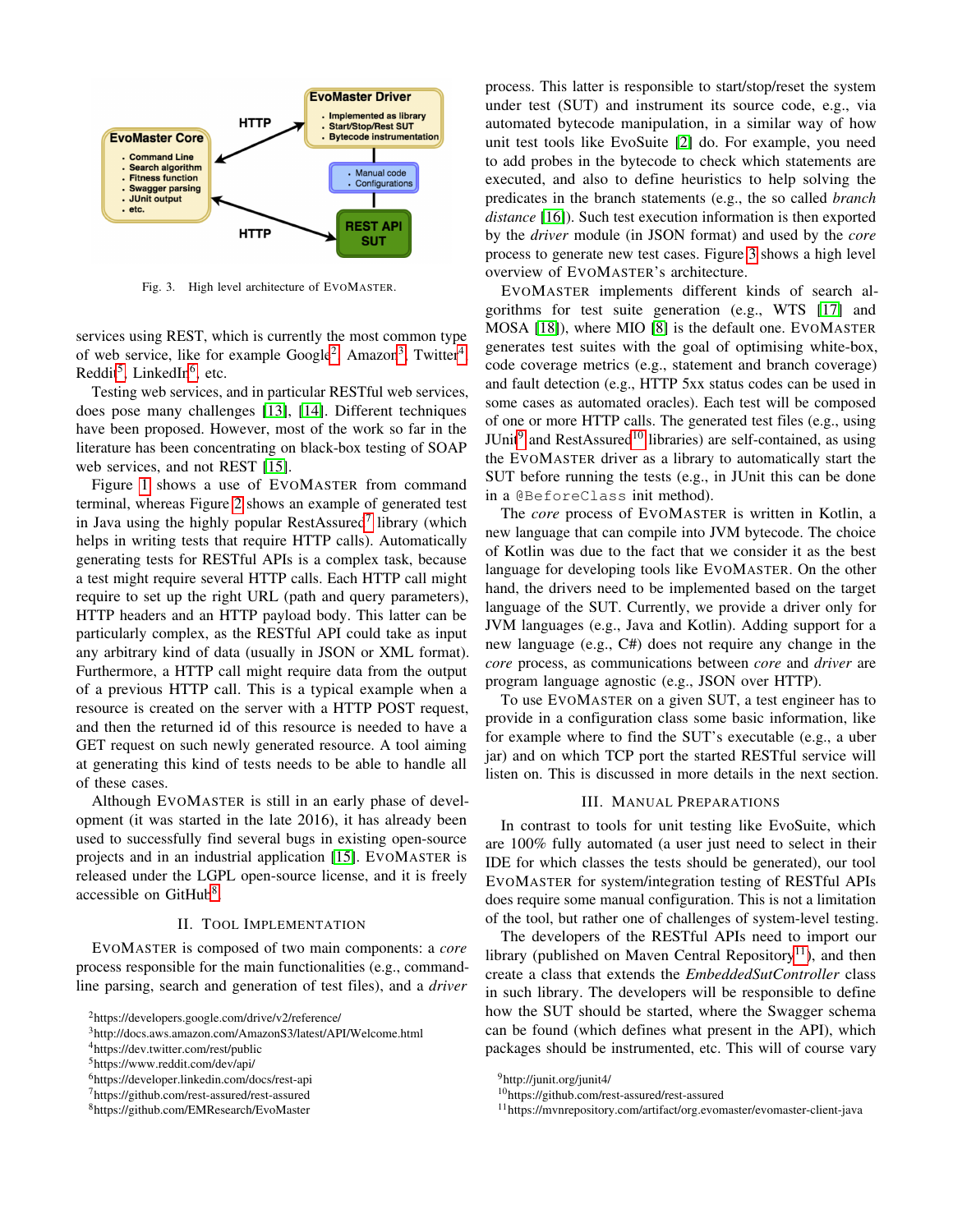<span id="page-2-4"></span>Fig. 4. Example of class that needs to be implemented by the developers of the SUT to enable the usage of our test case generation tool. In this particular case, the SUT is written with SpringBoot, where *Application* is the main entry point of the SUT.



based on how the RESTful API is implemented, e.g., if with Spring<sup>[12](#page-2-0)</sup>, DropWizard<sup>[13](#page-2-1)</sup>, Play<sup>[14](#page-2-2)</sup>, Spark<sup>[15](#page-2-3)</sup> or Java EE.

Figure [4](#page-2-4) shows an example of one such class we had to write for one of the SUTs in our empirical studies. That SUT uses SpringBoot. That class is quite small, and needs to be written only once. It does not need to be updated when there are changes internally in the API. The code in the superclass *EmbeddedSutController* will be responsible to do the automatic bytecode instrumentation of the SUT, and it will also start a RESTful service to enable our testing tool to remotely call the methods of such class.

However, besides starting/stopping the SUT and providing other information (e.g., location of the Swagger file), there are two further tasks the developers need to perform:

- RESTful APIs are supposed to be stateless (so they can easily scale horizontally), but they can have side effects on external actors, such as a database. In such cases, before each test execution, we need to reset the state of the SUT environment. This needs to be implemented inside the *resetStateOfSUT()* method. In the particular case of the class in Figure [4,](#page-2-4) two SQL scripts are executed: one to empty the database, and one to fill it with some existing values. We did not need to write those scripts by ourself, as we simply re-used the ones already available in the manually written tests in that SUT. How to automatically generate such scripts would be an important topic for future investigations.
- If a RESTful API requires some sort of authentication and authorization, such information has to be provided by the developers in the *getInfoForAuthentication()* method. For example, even if a testing tool would have full access to the database storing the passwords for each user, it would not be possible to reverse engineer those passwords from the stored hash values. Given a set of valid credentials, the testing tool will use them as any other variable in the test cases, e.g., to do HTTP calls with and without authentication.

Once such class is implemented, it needs to be run as a process (see its *main* method). This can be easily done in an IDE like IntelliJ/Eclipse by right-clicking on it. Once this driver process is started, it will open a listening TCP port. We can then start the EVOMASTER executable from a command terminal (e.g., recall Figure [1\)](#page-0-1), which will connect to the driver process via TCP, and start generating test cases. The documentation of EVOMASTER at www.evomaster.org provides links to videos on how to do these steps.

To enable researchers to use EVOMASTER in their ex-periments, we have provided on GitHub<sup>[16](#page-2-5)</sup> a set of opensource projects for which we maintain the EVOMASTER driver classes needed to use it. Note: as the *driver* modules provide test execution information and heuristics independently from the *core* process, such drivers can also be used in other system testing tools besides EVOMASTER. This is of particular importance, as writing a bytecode manipulation library is a complex task.

Besides *EmbeddedSutController*, users have also the option of rather extending the *ExternalSutController* class. This latter case is to handle situations in which it is not easy, or even possible, to start a web service directly from a class (e.g.,

<span id="page-2-0"></span><sup>12</sup>https://github.com/spring-projects/spring-framework

<span id="page-2-1"></span><sup>13</sup>https://github.com/dropwizard/dropwizard

<span id="page-2-2"></span><sup>14</sup>https://github.com/playframework/playframework

<span id="page-2-3"></span><sup>15</sup>https://github.com/perwendel/spark

<span id="page-2-5"></span><sup>16</sup>https://github.com/EMResearch/EMB